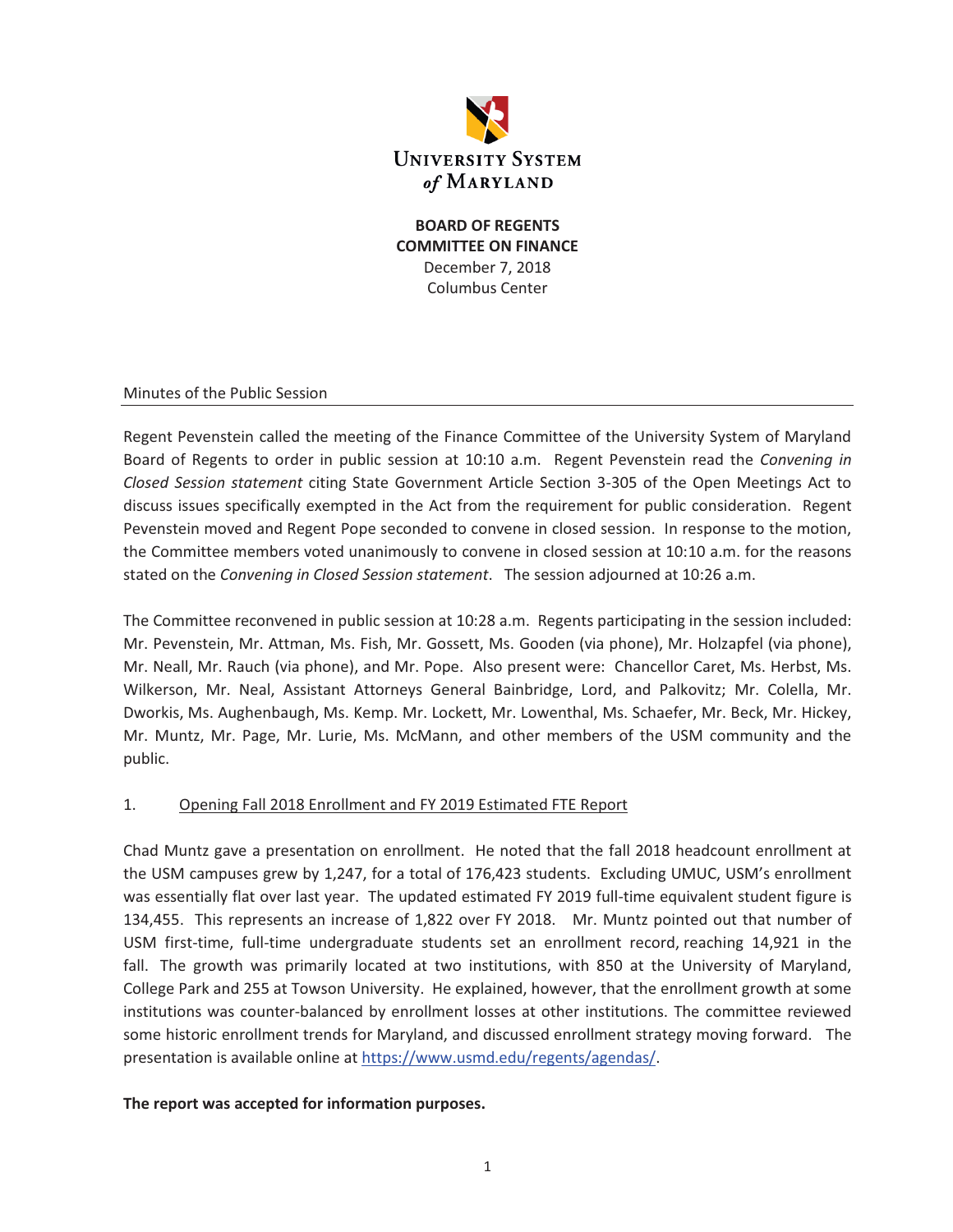# 2. University of Maryland, College Park: Five-Year Energy System Operation and Maintenance Agreement—Interim Energy Bridging Program

Regent Pevenstein first delivered some background on the project. In late 1990s, the University entered into a public-private partnership with MEDCO and what was at that point called TriGen, to deliver energy services to the campus. The debt associated with that arrangement will be paid off in 2019. That arrangement facilitated a \$75 million capital investment into the energy facilities, that neither the State or University System had to directly borrow. The campus energy infrastructure has been groundleased to MEDCO for a 30-year period, ending in 2029. MEDCO, together with the University, solicits and hires an operator to manage the energy assets and ensure the campus access to adequate energy at all times. The Energy Services Agreement—an agreement between UMCP and MEDCO—and also the Management, Operations and Maintenance Agreement—a contractual arrangement between MEDCO and the operator—will come to an end in 2019.

Turning to the present time, Regent Pevenstein stated that the University is asking for approval to have MEDCO contract with the current operator, College Park Energy, for up to five more years. This will provide the University's facilities experts and their advisers time to assess the current energy services landscape and make an informed and strategic choice that will serve the institution's needs for the next 20-30 year period. He added that there is just not enough time between now and when the current arrangement expires next year to do that. In response to a question, Mr. Colella indicated that the campus should be ready to move forward, prior to the five-year time period allotted. He explained that they have hired consultants and there is a team in place. He added that they are currently on schedule and their strategy is to stay within the utilities budget utilizing energy efficiencies. He acknowledged that they are expecting a major re-capitalization and will return to the regents and provide updates throughout.

**The Finance Committee recommended that the Board of Regents approve for the University of Maryland, College Park to enter into an Interim Energy System Services Agreement with MEDCO to operate and maintain the existing energy systems for a period of up to 5 years, beginning September 1, 2019.** 

(Regent Pevenstein moved recommendation, seconded by Regent Gossett; unanimously approved)

### 3. Frostburg State University: 2018 Facilities Master Plan

Regent Pevenstein reminded everyone that President Nowaczyk gave a very informative presentation of the University's master plan at the October meeting. The plan was produced in-house by Frostburg staff and it was very thorough and well-executed.

**The Finance Committee recommended that the Board of Regents approve Frostburg State University's 2018 Facilities Master Plan and materials as presented at its October 2018 meeting, in accordance with the Board's two-step approval process. Approval of the Plan does not imply approval of capital projects or funding. These items will be reviewed through the normal procedures of the capital and operating budget processes.**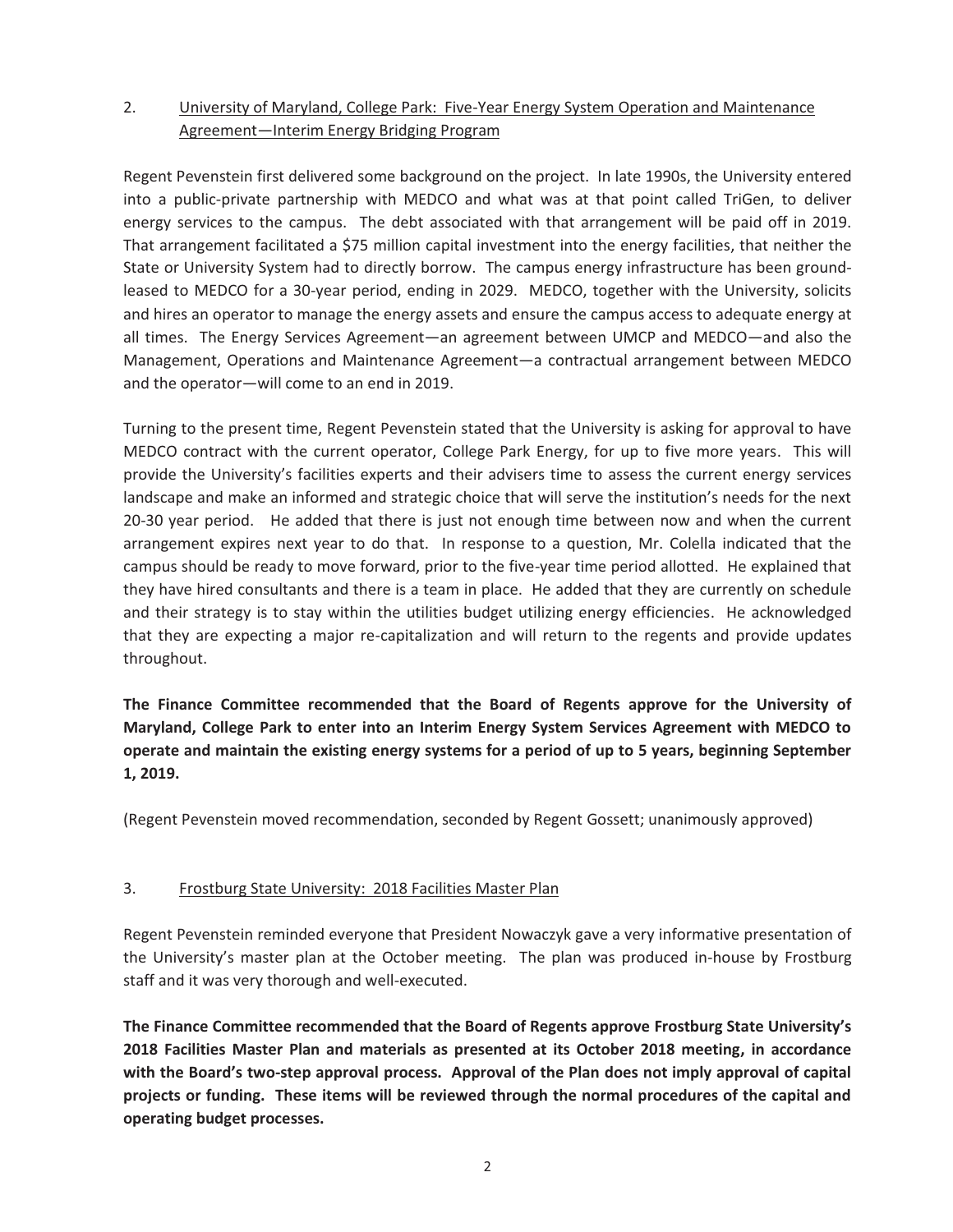(Regent Pevenstein moved recommendation, seconded by Regent Pope; unanimously approved)

### 4. Towson University: Increase Authorization for Glen Dining Renovation Project

Regent Pevenstein summarized the item. In last year's System-Funded Construction Program as approved by the Board in June of 2017, Towson received authorization for a cash-funded project to renovate its Glen Dining Hall on campus. This is the facility that sits in the center of the four towers of the Glen Residence Halls facility. He noted that the original projected estimate was \$8.8 million, to be funded by Towson's auxiliary cash balances. The project was designed and bid over the last 16 months and the prices have come in higher than previously estimated. According to the project team, the increase can be attributed to several factors. First, materials costs, particularly steel and metal components. Second, the regional construction labor market has impacted the project, and lastly, the extent of repairs needed to repair mechanical, electrical and plumbing systems in the 35 year-old building was greater than anticipated. Regent Pevenstein went on to say that the University reduced the scope of the project as much as possible through value engineering, but still found themselves to need an additional \$1.6 million, which Towson has agreed to cover with their auxiliary funds. Nearly \$1.4 million of this amount will come from funding that was left from a prior authorization for the Newell Dining renovation project, so the net impact on Towson's cash balances will be limited. The institution has asked for an increase in authorization from \$8.8 million to \$10.4 million. In response to a question from Regent Pope, Mr. Lowenthal indicated that the work would be completed for the most part over the summer.

# **The Finance Committee recommended that the Board of Regents approve the increase for this project for a new total project cost of \$10,400,000 as described in the agenda item.**

(Regent Pevenstein moved recommendation, seconded by Regent Gossett; unanimously approved)

The meeting was adjourned at 11:26 a.m.

Respectfully submitted,

 Robert L. Pevenstein Chairman, Committee on Finance